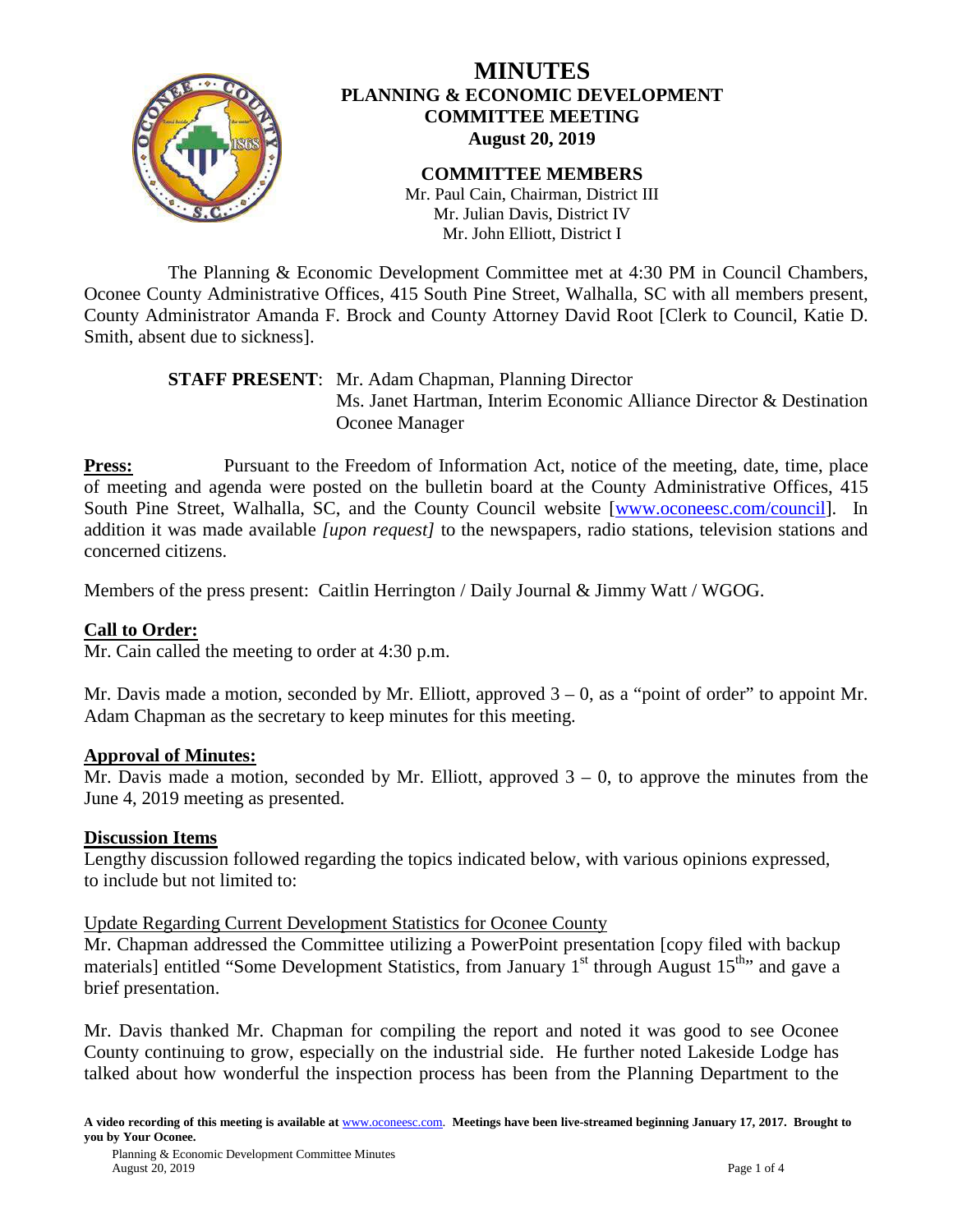Building Codes Department and also Project Epoch spoke very highly of Oconee County. Mr. Davis also thanked Ms. Brock and staff for what they are doing.

Mr. Elliott echoed Mr. Davis's comments noting it is a sign that Oconee County is strong and getting stronger.

## **The Committee took no action on this matter at this time.**

Survey Establishing Baseline Information regarding the Utica Community

Mr. Chapman addressed the Committee utilizing a PowerPoint presentation [copy filed with backup materials] entitled "Utica Survey" and gave a brief presentation.

Mr. Cain thanked the GIS staff, Administration, and the Planning Department staff working together.

Ms. Brock noted the following to include but not limited to:

- Expanding the application field for public service, public safety, etc.
- Application was created to develop the criteria for how to address issues we have experienced in Utica
- Spoke with Oconee Community Theatre in the past about potentially giving Oconee County land for the designation of a Sheriff's substation

Mr. Cain thanked Mr. Chapman and staff for their hard work and also the volunteers with the Boards & Commissions. He further noted the more community involvement, the stronger the plan is.

Mr. Davis complemented Mr. Cain for his continued commitment to the Utica area.

Ms. Brock thanked the Oconee Roads & Bridges staff who worked on the community walking path.

### **The Committee took no action on this matter at this time.**

### Economic Development Update

Ms. Janet Hartman, Interim Economic Alliance Director & Destination Oconee Manager, addressed the Committee utilizing a PowerPoint presentation and video [copy of PowerPoint presentation and DVD filed with backup materials] entitled "Economic Development Update, 8/20/2019" and gave a brief presentation.

Discussion continued to include:

- Opportunity zones; two in Oconee County which are the Utica area and the Newry area
- Interest from investors in opportunity funds to start putting money to work in these different communities
- Recently met with different individuals that are looking at projects in each of these areas
- State of South Carolina is offering a grant for the counties to apply which would allow the County to utilize funds to pay an outside vendor to complete an Economic Impact Study
- Propose the County to submit a Request for Proposal [RFP] for a vendor to complete an Economic Impact Study
- Due to the opportunity zones being close in proximity, suggest completing in a radius that would encapture the majority of it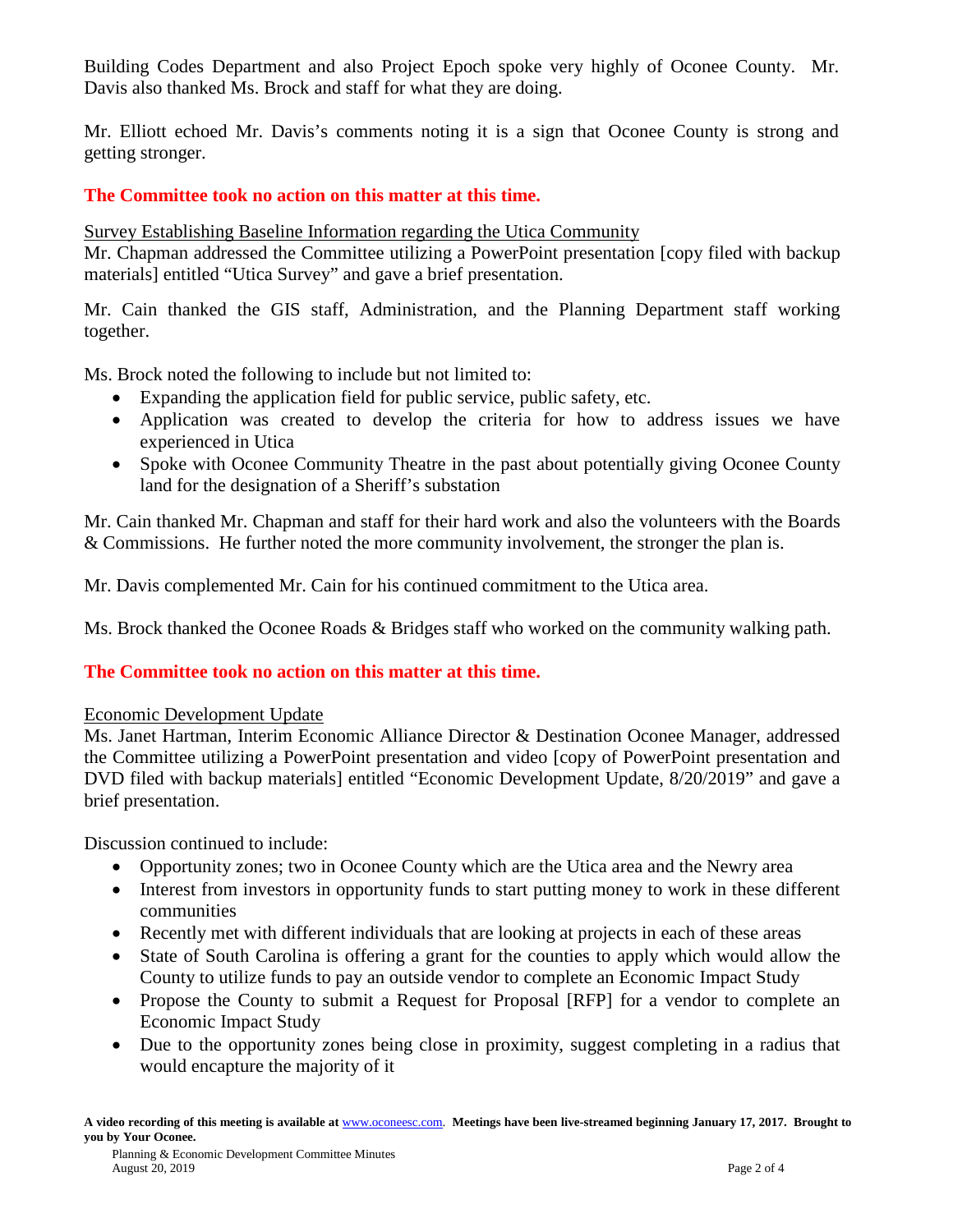- Get RFP out and get a proposal back, we can submit the proposal to the State and the grant is worth \$25,000
- Application is due by October  $1<sup>st</sup>$

Mr. Davis made a motion, seconded by Mr. Elliott, approved  $3 - 0$ , to refer to full Council for submission of an RFP for a vendor to complete an Economic Impact Study for the two opportunity zones in Oconee County.

Mr. Elliott thanked Ms. Hartman for the drone video.

Mr. Cain thanked Ms. Hartman for all of her hard work and noted she will be leaving Oconee County and moving to California. He noted he appreciated all that Ms. Hartman has done for Oconee County as working for Destination Oconee and as the Director for Economic Alliance and further thanked her for staying on and helping select the next Economic Alliance Director.

### **Unfinished Business:**

None addressed at this meeting.

### **New Business:**

Mr. Elliott noted the architecture for Oconee County was defined as rustic and Appalachian. He asked that Mr. Chapman and Ms. Brock look at the selected corridors and come up with a definition or standard for this type of architecture and also investigate the additional cost to a contractor for complying with this standard in relation to a new ordinance requiring the commercial buildings in those selected corridors.

Mr. Elliot made a motion, seconded by Mr. Davis, approved  $3 - 0$ , to direct staff to research a potential ordinance and the cost to developers or contractors for complying therewith, including the definition of rustic elegance.

Mr. Elliott noted signs for commercial buildings need a standard maximum height, width, and distance from the road due to safety concerns and to possibly write an ordinance requiring this on the selected corridors for commercial buildings.

Per Mr. Davis, Mr. Frankie Pearson, Planning Commission Chairman, addressed the Committee and noted the Planning Commission wants Council's input on what they want in the community regarding signage and does not want to overstep their boundaries.

Per Mr. Elliott, Mr. Mike Smith, Planning Commission member, addressed the Committee and noted they needed to take a look at the signs height and width and further noted citizens are using GSP systems on their phones and not looking for signs.

Mr. Elliott made a motion, seconded by Mr. Davis, approved  $3 - 0$ , for the Planning Director to work with Planning Commission to investigate the business corridors on Hwy 123 from the Clemson entrance to Georgia, I85 at Exit 1, Hwy 76, Hwy 130, and Hwy 28 and in that investigation to include the topics of rustic elegance, parameters and statistics, business signage, and setbacks for shrubbery.